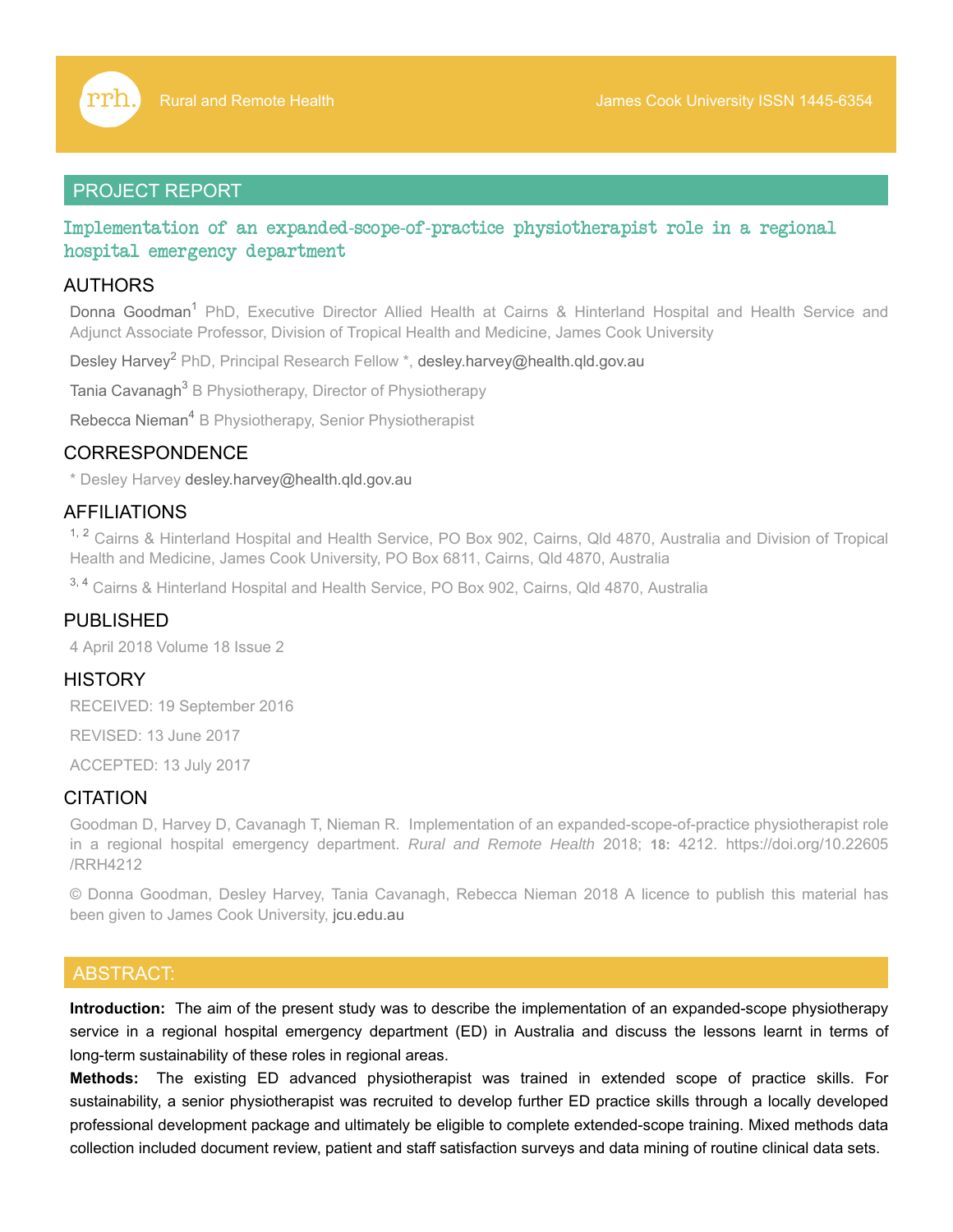**Results:** The extended-hours service operated for 12 months. The advanced physiotherapist completed postgraduate course requirements and was able to work to an expanded scope of practice including increased autonomy in management and discharge of patients treated in the ED and independent ordering and interpreting of plain film X-rays. The professional development package was not completed and the senior physiotherapist role was filled for only part of the study period.

**Conclusions:** It is feasible to implement an expanded scope of physiotherapy service in a regional hospital ED. For sustainability in regional areas, a larger advanced-level physiotherapy workforce and easier access to expanded-scope training are required.

# **KEYWORDS:**

evaluation, expanded scope, physiotherapist, regional, training, Australia.

# FULL ARTICLE:

#### **Introduction**

The scope of physiotherapy practice in rural and remote areas is changing. Rural and remote physiotherapists are commonly regarded as 'specialist generalist' practitioners with clinical skills enabling them to work across a wide variety of conditions and across the lifespan $^1$ . In addition, rural and remote practice may include population health and primary healthcare approaches such as health promotion and community development<sup>1,2</sup>. Allied health rural generalists can now undertake tertiary-level training tailored to their practice context and there have been calls within the physiotherapy profession for recognition of this high-level expertise through advanced practice standing $^2$ . There is also increasing recognition of the potential for better utilisation of the rural and remote allied health workforce through extended scope roles $^3$ . Extended scope of practice involves an advanced clinical specialist undertaking further training in tasks usually undertaken by doctors, nurses or other health professionals. Extended scope, advanced practice and full scope of practice are recognised elements of expanded scope of practice $^3$ . There are few published examples of the implementation of extended-scope physiotherapy roles outside metropolitan areas $^4\!.$ 

There is strong evidence that expanded-scope physiotherapy roles in the emergency department (ED) can improve service performance. These roles have been shown to reduce length of stay and waiting time compared with usual care by a physiotherapist $^5$  and medical staff $^6$ , reduce treatment time $^5$ , have higher levels of patient $^{5,7}$  and staff satisfaction $^7$ and result in a positive patient experience $^8$  without any adverse effects $^{5,9}$ . The percentage of people who present to the ED with conditions classified as semi-urgent (Category 4) or non-urgent (Category 5) according to the Australasian Triage Scale $^{10}$  is higher outside major cities $^{11}$ . Assuming that these semi-urgent and non-urgent presentations will include musculoskeletal conditions that can be safely and effectively managed by an expanded-scope physiotherapist, these roles may have benefits for regional hospital EDs.

Rural and regional sites present particular challenges in implementing new workforce models. Lack of a career pathway to advanced roles, limited access to professional development and postgraduate education, and the time and cost of attending training courses can make it difficult to attract and retain qualified physiotherapists $^{12}$ . Documenting the implementation of expanded-scope physiotherapy models of care in a regional hospital ED can be beneficial in gaining a better understanding of the challenges and potential benefits for implementation of these new roles outside of major cities. The current project is one of eight expanded-scope-of-practice physiotherapy projects funded by Health Workforce Australia (HWA), a former Commonwealth statutory authority, to enable local implementation and evaluation of expanded-scope physiotherapy models in several sites across Australia $^{13}$ . The national evaluation of all of the funded projects has been published elsewhere $^\mathrm{14}$ .

The aim of this article is to describe the redesign of a physiotherapy service in a regional hospital ED from a week-day service provided by an existing advanced physiotherapist role to an extended-hours, 7 day expanded-scope service provided by an advanced and a senior physiotherapist and to discuss the lessons learnt for sustainable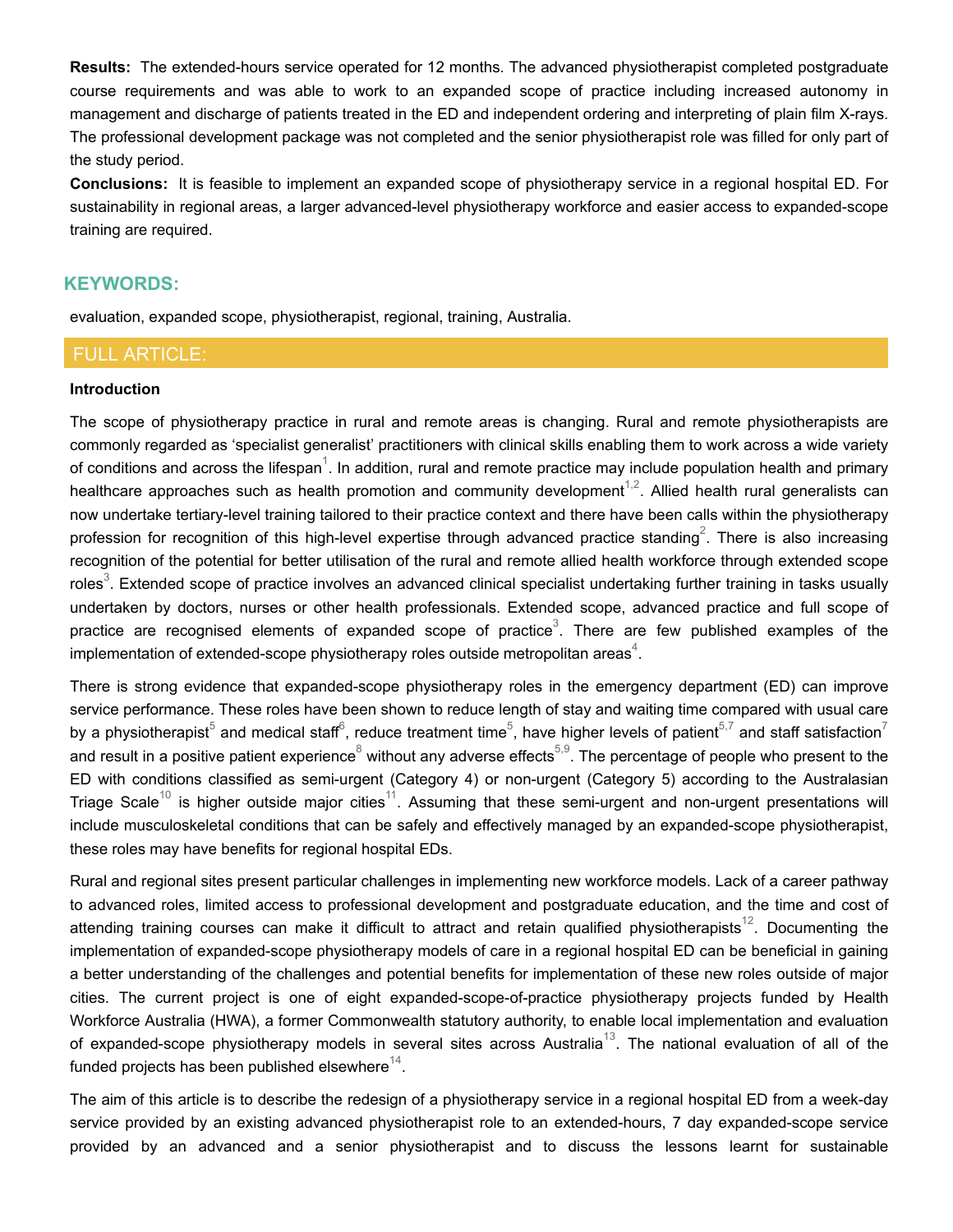expanded-scope physiotherapy practice in regional hospitals.

### **Methods**

### *Setting*

The study site is a 571-bed regional hospital that provides 24-h emergency care for people living in the surrounding areas. The nearest equivalent-level public hospital ED is 344 km away.

### *Service redesign*

In the existing ED model of care, patients presenting with musculoskeletal conditions were referred by medical or nursing staff to an advanced physiotherapist. X-rays were ordered and reviewed by medical officers. Fractures were managed in conjunction with a medical officer and all cases were reviewed by a medical officer prior to discharge. The service redesign involved: (1) the advanced physiotherapist undertaking a postgraduate diploma and on-the-job training in extended scope skills; and (2) a senior physiotherapist role. A professional development package was developed locally to facilitate the senior physiotherapist progressing to an advanced level. The package included a log book in which the physiotherapist recorded knowledge gained and skills demonstrated in advanced musculoskeletal management as assessed by members of the ED multidisciplinary team. The service was increased from 5 to 7 days and hours extended from 7 (0800–1600 hours) to 10 (0800–1800 hours). The purpose of the senior physiotherapist role and the professional development package was to achieve an extended-hours roster and create a pathway for the senior physiotherapist to advance their skills and experience so that they would be eligible for advanced and extended scope roles in the future. These measures would all help address recruitment and retention issues experienced in regional areas.

#### *Service evaluation*

**Design:** The study was a descriptive observational design using mixed method data collection techniques. Data mining of ED administrative and clinical data sets included the number of primary and secondary contacts per shift, mean waiting time to be seen, proportion of patients discharged home within 4 h and mean length of stay in ED. Patient and staff satisfaction surveys were also conducted. An 'issues log' of challenges and how they were addressed derived from discussions at project implementation and steering committee meetings was maintained by the project officer.

**Procedure:** The patient satisfaction survey was based on a validated questionnaire<sup>14</sup> adapted by the national evaluation team $^{13}$  and answered on a Likert scale from 1 (strongly agree) to 5 (strongly disagree). The advanced physiotherapist informed patients of the study at the conclusion of treatment and gave them information sheets. Patients who agreed to participate in the study either placed completed surveys in a locked box in the ED or returned them via a prepaid envelope.

The staff survey was developed by the national evaluation team $^{13}$  and answered on a Likert scale from 1 (strongly agree) to 5 (strongly disagree). There was one open question for additional comments. Staff satisfaction surveys were completed online.

Survey data were analysed using descriptive statistics for quantitative data and content analysis of qualitative data. Adverse event and complaint reporting were monitored through normal procedures. Clinical activity data were extracted from the ED clinical data set and transferred to an Excel spreadsheet for analysis.

## **Ethics approval**

Ethics approval for this study was obtained from the Far North Queensland Human Research Ethics Committee (HREC/12/QCH/94-813).

#### **Results**

## *Service redesign description*

The 7-day, extended-hours roster commenced with the advanced and senior physiotherapist working an 'overlap' day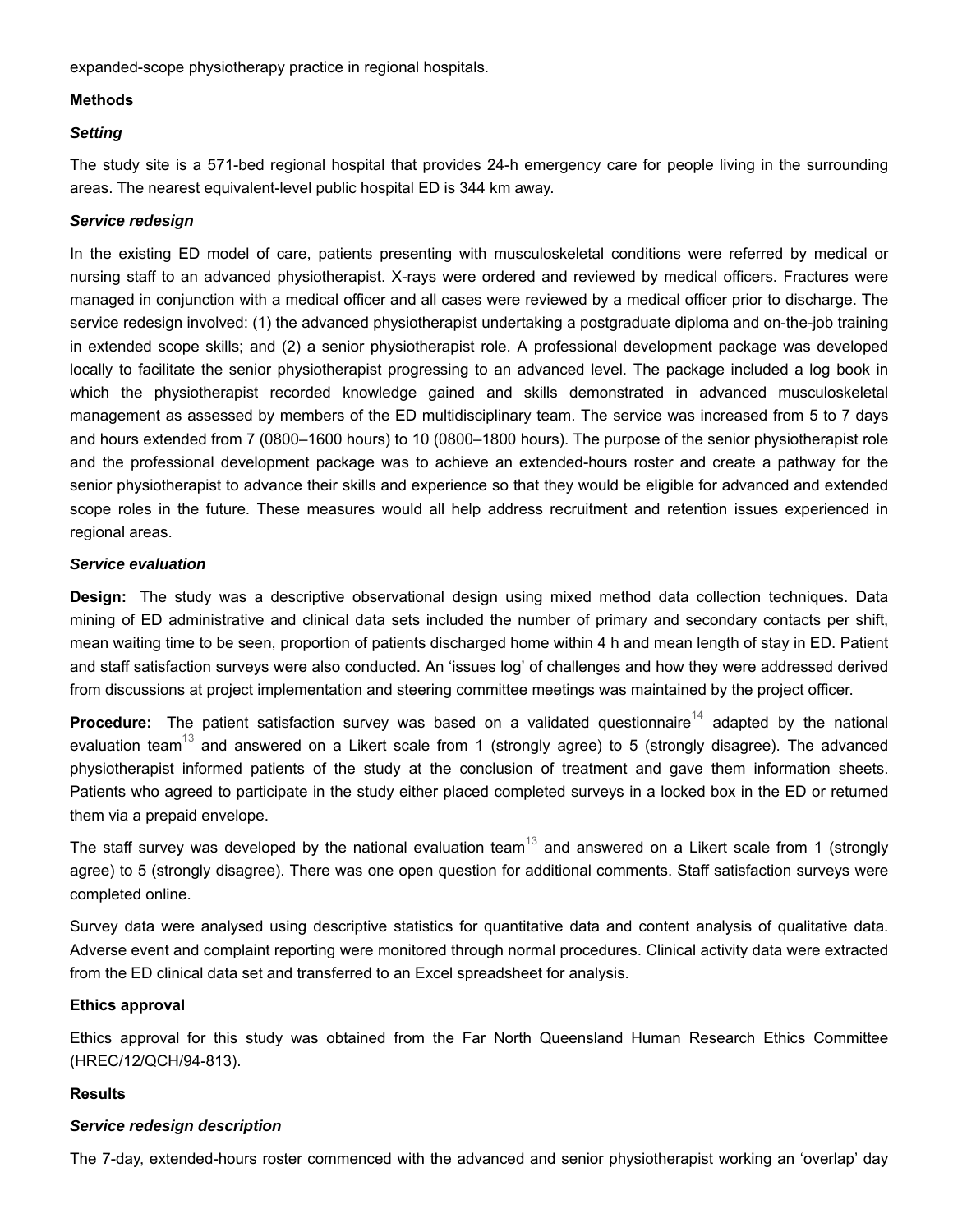to enable training and supervision of the senior physiotherapist and for project administration. A senior ED medical consultant provided clinical oversight for the advanced physiotherapist. The advanced physiotherapist had many years of experience and was able to work to their full scope of practice. The changes to clinical practice achieved by the advanced physiotherapist included credentialing to independently order and interpret plain film X-rays, autonomous discharge decision-making, independent management of patients with simple closed manipulation and plastering and direct referral to orthopaedic and fracture clinics.

The advanced physiotherapist recorded a total of 517 primary contacts with ED triage Category 3, 4 or 5 patients with musculoskeletal injuries. An average of eight patients per day were seen on weekdays, compared with 10 patients per day on weekends.

### *Education and training*

The advanced physiotherapist completed a 12-month postgraduate Diploma of Extended Scope Physiotherapy, which involved four separate week-long residential blocks in Canberra. External grant funding was sought and obtained to cover course costs and travel. The senior physiotherapist commenced the locally developed professional development package. There were a number of challenges associated with this component of the redesign. Due to clinical workload and off-site study leave, there was limited time for the advanced physiotherapist to supervise the senior physiotherapist. There were limited inter-professional networks in ED to support the senior physiotherapist in the absence of the advanced physiotherapist. Due to resource constraints, the professional development package was not available until 10 weeks after commencement of the role. To address these challenges, rosters were changed so that the advanced and senior physiotherapist rosters overlapped for two half-days, supervision was provided on seeking referrals and screening patients and joint working and education sessions with nurse practitioners and medical staff were organised to increase awareness of the senior physiotherapist role and facilitate working with other ED staff. The senior physiotherapist resigned before the professional development package was completed and was replaced by a base-grade physiotherapist after an unsuccessful recruitment campaign.

#### *Service evaluation*

For the advanced physiotherapist, the average proportion of patients discharged within 4 h (the National Emergency Access Target (NEAT) introduced into Australian hospitals in 2012) was 97.44% compared with an average ED discharge rate of 73.76% (Table 1). Wait time to be seen by the advanced physiotherapist decreased from 39 to 19 min (Table 2). Treatment time (time left waiting area to time left ED) remained stable, with a decrease of 6 min over the project (Table 2). No adverse events or patient complaints were recorded.

Survey responses (30% of total ED staff) showed a high level of staff satisfaction with the expanded-scope role. Staff reported an improved quality of care for musculoskeletal conditions (82% strongly agree) and the ED team was more effective (80% strongly agree). Staff commented on the improved quality of care for patients ('Hugely beneficial to patients') and the contribution to the multidisciplinary team ('the ED primary contact physio is a huge asset to this ED. Physios have a much better understanding of musculoskeletal injury'). The main concern expressed was the impact on junior doctors ('My only concern … is that our junior medical officers may not get as much exposure to this group of presentations').

Of the 104 patient satisfaction surveys that were distributed, 99 were completed. For the expanded-scope role, patients reported that the physiotherapist seemed comfortable dealing with their problem (94%), understood what was wrong with them (86%) and told them what to do to prevent further problems (72%). They also reported that the treatment prescribed was effective (76%), and the physiotherapist made them feel less worried about their problem (82%).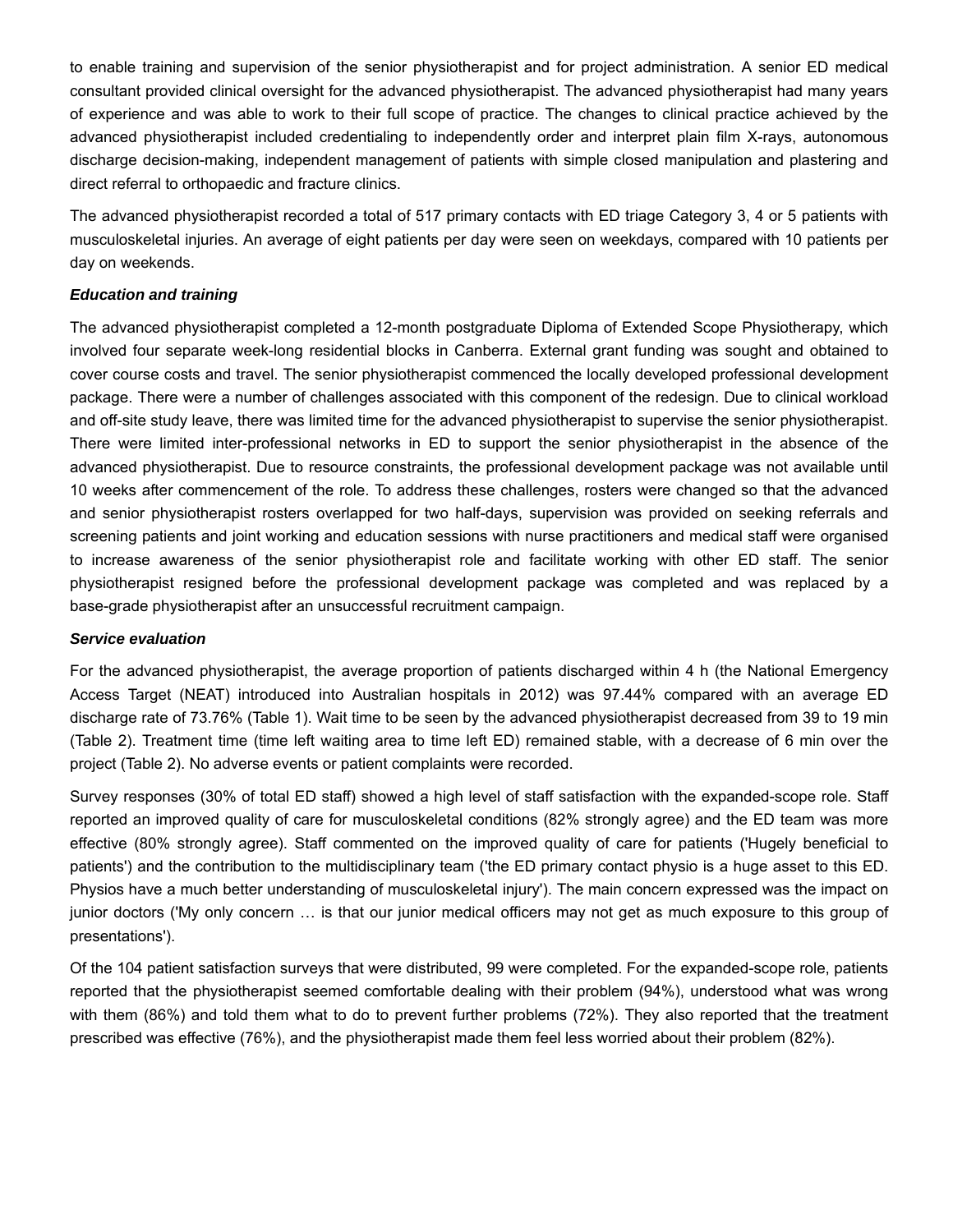# **Table 1: Number and percentage of Category 3–5 patients seen by the advanced physiotherapist in a primary contact capacity who were discharged within 4 h compared with all-hospital emergency department (ED)**

| Month and<br>year | <b>Total number of</b><br>Category 3-5 <sup>†</sup> patients<br>seen | Number of Category 3-5<br>patients seen and discharged<br>within 4 h |            | ED percentage of<br>Category 3-5 patients<br>seen and discharged |
|-------------------|----------------------------------------------------------------------|----------------------------------------------------------------------|------------|------------------------------------------------------------------|
|                   |                                                                      | Total                                                                | Percentage | within 4 h                                                       |
| Oct 12            | 5                                                                    | 5                                                                    | 100.0      | 68.8                                                             |
| <b>Nov 12</b>     | 18                                                                   | 18                                                                   | 100.0      | 74.5                                                             |
| Dec 12            | 39                                                                   | 39                                                                   | 100.0      | 78.2                                                             |
| <b>Jan 13</b>     | 45                                                                   | 43                                                                   | 95.6       | 76.1                                                             |
| Feb 13            | 33                                                                   | 30                                                                   | 90.9       | 74.5                                                             |
| <b>Mar 13</b>     | 43                                                                   | 41                                                                   | 95.3       | 73.7                                                             |
| April 13          | 56                                                                   | 54                                                                   | 96.4       | 73.9                                                             |
| <b>May 13</b>     | 48                                                                   | 47                                                                   | 97.9       | 75.0                                                             |
| June 13           | 78                                                                   | 78                                                                   | 100.0      | 74.3                                                             |
| July 13           | 52                                                                   | 52                                                                   | 100.0      | 74.8                                                             |
| <b>Aug 13</b>     | 56                                                                   | 56                                                                   | 100.0      | 72.8                                                             |
| Sept 13           | 44                                                                   | 41                                                                   | 93.2       | 68.5                                                             |
| Overall Average   |                                                                      |                                                                      | 97.4       | 73.8                                                             |

<sup>1</sup>Triage is the first point of public contact with the ED. The Australasian Triage Scale specifies five triage categories for ED: Category 1 (resuscitation); Category 2 (emergency); Category 3 (urgent); Category 4 (semi-u

#### **Table 2: Wait time and treatment time for primary contact patients seen by the advanced physiotherapist**

| Month and year | Mean wait time to be<br>seen (min) | <b>Mean treatment time</b><br>(h, min) |
|----------------|------------------------------------|----------------------------------------|
| Oct 12         | 39                                 | 1:46                                   |
| Nov 12         | 25                                 | 1:46                                   |
| Dec 12         | 25                                 | 1:42                                   |
| Jan 13         | 23                                 | 2:10                                   |
| Feb 13         | 20                                 | 1:40                                   |
| Mar 13         | 16                                 | 1:44                                   |
| April 13       | 16                                 | 1:39                                   |
| May 13         | 17                                 | 1:46                                   |
| June13         | 17                                 | 1:33                                   |
| July 13        | 16                                 | 1:43                                   |
| Aug 13         | 14                                 | 1:34                                   |
| Sept 13        | 19                                 | 1:40                                   |

#### **Discussion**

This study describes the redesign of an existing experienced physiotherapy role to an expanded scope of physiotherapy service. Findings demonstrate that it is feasible to implement a safe and efficient extended-hours physiotherapy service and staff training in expanded-scope practice in a regional hospital. There were high levels of staff and staff satisfaction with the role and no adverse events were recorded during the study period.

The service redesign contributed to efficiency and effectiveness with a consistent rate of discharge within 4 h of 97.4%, well above the hospital's ED average for Category 3, 4 and 5 (73.8%) and the overall 2013 hospital NEAT target for all categories (77%). This result addresses one of the perceived barriers to introducing expanded-scope physiotherapy roles in EDs, which is that they tend to provide a more in-depth service that is less cost-effective $^7$ . This result also improved on the 4 h discharge rate of 91% reported in a study of a primary contact physiotherapy role in a metropolitan hospital $^6$ . Wait time to be seen by the advanced physiotherapist decreased by 20 min over the course of the study. Studies in metropolitan areas have shown that wait times to be seen by primary contact physiotherapists are shorter than for doctors $^\mathrm{6}$ . Time taken to treat remained fairly constant throughout this study. A comparison of wait times and time to treat for the advanced physiotherapist and doctors in regional areas is warranted because both of these factors may influence patient satisfaction in the  $\mathsf{ED}^{5,7}$ 

Patient and staff satisfaction surveys showed strong support for the expanded-scope physiotherapy role. Staff was supportive of the contribution to the multidisciplinary team and valued the knowledge and expertise of the expanded-scope physiotherapist. This is consistent with a previous study that found high levels of ED staff satisfaction with the role on the basis of their knowledge and skills $^5$ . Patient experience is an emerging area of expanded scope of physiotherapy research. The results of this study support those of Harding et al. $^8$  who found that in both metropolitan and remote areas, patients valued the confidence, skills and attributes of the expanded scope physiotherapist, making them a suitable alternative to a doctor for treatment of musculoskeletal conditions. Further investigation of patient experience in regional hospitals is warranted.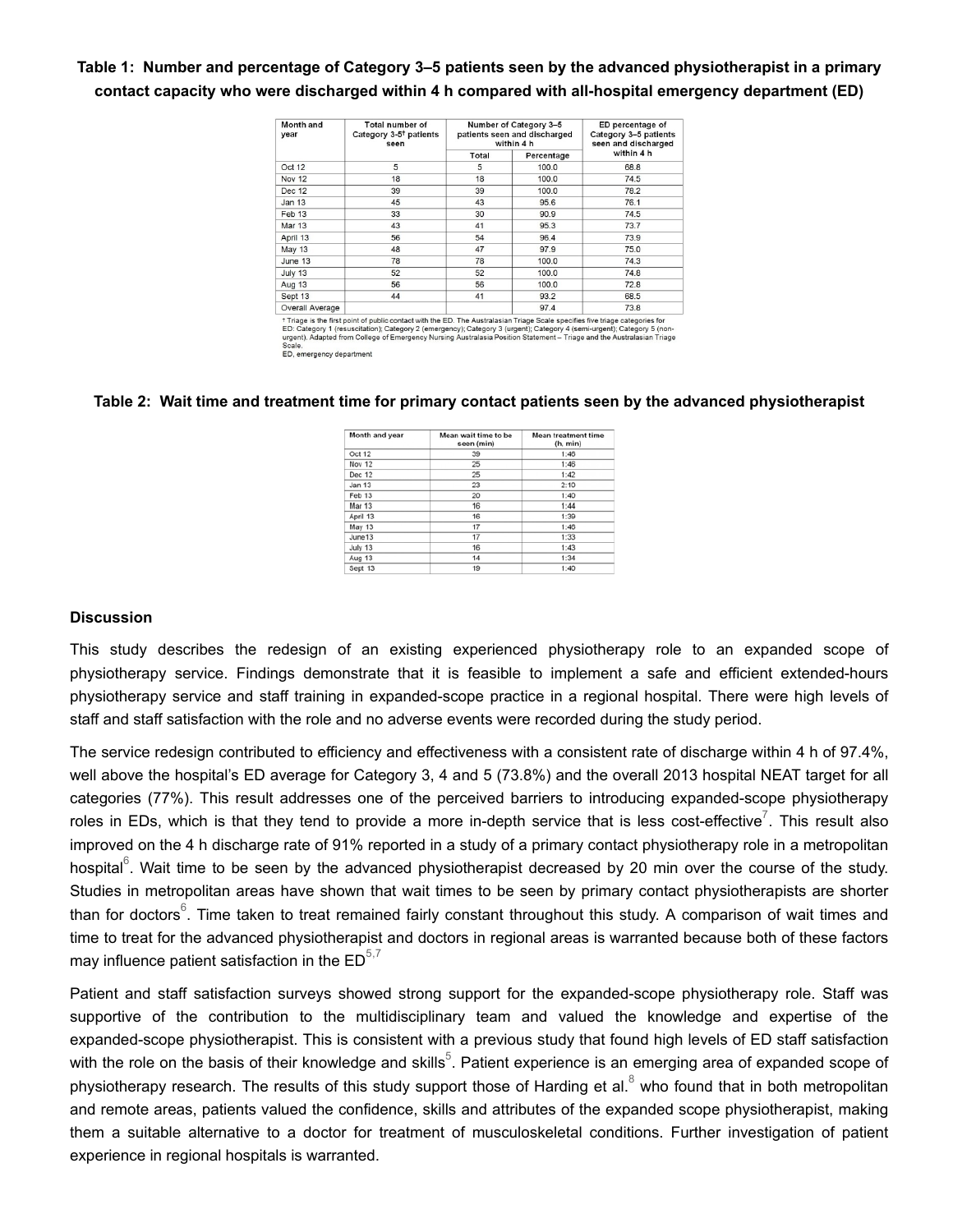The challenge of recruitment and retention of experienced physiotherapists was addressed in this study by training a senior physiotherapist in advanced ED skills in addition to up-skilling the advanced physiotherapist in extended scope of practice. No other study has addressed this issue as part of an expanded scope of practice model of care. Comparable studies in a remote location $^8$  and major regional city $^6$  were staffed by multiple physiotherapists in the expanded scope role. Alternating staff across a 14-day period with one day per week of overlap was an effective method for providing a 7 day service with only two staff members in the short term but long-term viability is limited. The resignation of the senior physiotherapist meant that the training package for the senior physiotherapist was not completed. Time away from service delivery by the advanced physiotherapist to complete a postgraduate qualification and a delay in availability of the package were additional constraints on completion of the professional development package by the senior physiotherapist. The findings support work reported by Harding et al $^{15}$  to develop a standardised clinical education framework and pathway for physiotherapists undertaking advanced musculoskeletal physiotherapy roles. The findings of the present study support the conclusion that a preferred model for education should be affordable, require minimal time off work and be based in the workplace so that it is tailored to meet the needs of the local population $^{15}$ .

### **Conclusions**

The findings of this descriptive observational study indicate that expanded scope of physiotherapy roles have the potential to improve performance of regional hospital emergency departments. A limitation of the study is that other factors not studied may have influenced the overall ED performance and that of the advanced physiotherapist in achieving time targets. No comparisons were made with similar patients managed by medical staff. Nonetheless, the findings are consistent with a growing body of research that supports the contribution of expanded-scope physiotherapy practice in providing safe, acceptable, timely and high quality care in ED. However, greater availability of physiotherapists with advanced skills, more advanced practice roles, affordable training programs with flexible delivery options and adequate resourcing for on-the-job training are required to support these roles in regional hospital EDs. As these roles develop to include additional expanded-scope tasks, including independent prescribing and injecting for the purpose of joint aspiration and administration of local anaesthesia, further evaluation is warranted.

#### **Acknowledgements**

This project was possible due to funding made available by Health Workforce Australia as an Australian Government Initiative. The postgraduate course completed by the Extended Scope of Practice Physiotherapist was funded by a Services for Rural and Remote Allied Health Nursing and Allied Health Scholarship and Support Scheme post graduate scholarship. The authors acknowledge the physiotherapists who performed the advanced and senior ED physiotherapy roles.

Portions of this article were presented at the Services for Rural and Remote Allied Health National Conference, 17–24 September, 2014, Kingscliff, New South Wales.

# REFERENCES:

1 Australian Physiotherapy Association. *Position statement: rural and remote Australia.* 2014. Available:

https://www.physiotherapy.asn.au/DocumentsFolder/APAWCM/Advocacy/2014RuralandRemoteAustralia.pdf (Accessed 6 March 2018).

2 Sheppard L, Nielsen I. Rural and remote physiotherapy: its own discipline. *Australian Journal of Rural Health* 2005; **13:** 135-136. https://doi.org/10.1111/j.1440-1854.2005.00697.x PMid:15932481

3 Allied Health Profession's Office Queensland. *Ministerial taskforce on health practitioner expanded scope of practice: final report.* Brisbane: The State of Queensland, 2014. Available: https://www.health.qld.gov.au/\_\_data/assets/pdf\_file /0031/161977/ministerial-taskforce-report.pdf (Accessed 6 March 2018).

4 Ruston SA. Extended scope practitioners and clinical specialists: a place in rural health? *Australian Journal of Rural*